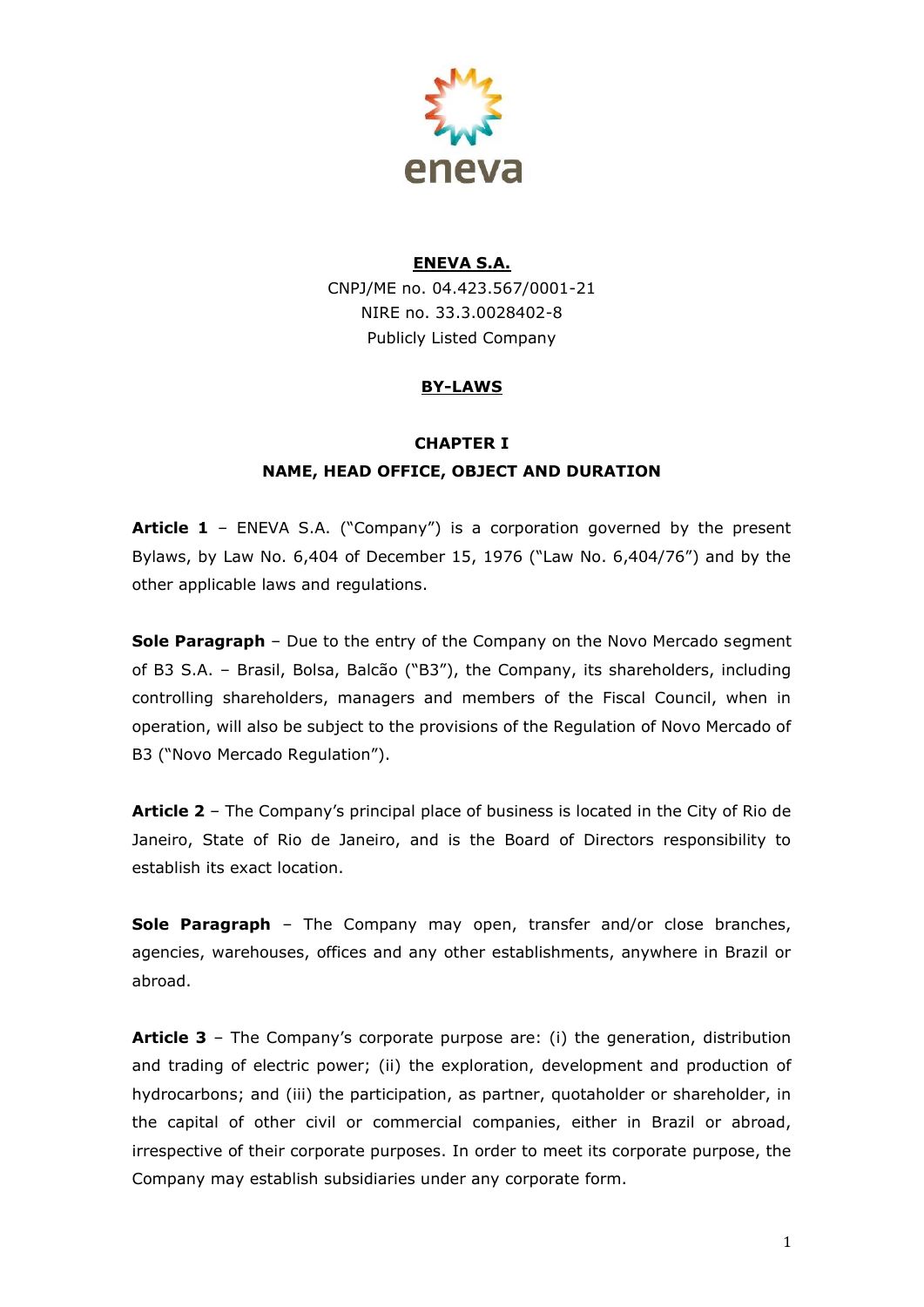

**Article 4** – The Company's term of duration is indefinite.

# **CHAPTER II CAPITAL STOCK AND SHARES**

**Article 5** – The Company's capital stock is R\$9.044.992.243,40 (nine billion, fortyfour million, nine hundred and ninety-two thousand, two hundred and forty-three reais and forty cents), fully subscribed and paid in, divided into 1.283.339.183 (one billion, two hundred and eighty-three million, three hundred and thirty-nine thousand, one hundred and eighty-three) common shares, all registered, bookentry and without par value.

**Paragraph 1 -** The Company's capital stock shall be represented exclusively by common shares.

**Paragraph 2 –** The shares are indivisible before the Company and each share entitles 2 its holder to one vote in the resolutions of the Shareholders' Meetings.

**Paragraph 3 -** All of the Companies' shares are in book entry form and shall be kept in an escrow account in the name of its holders, at a financial institution authorized by the Brazilian Securities Commission ("CVM") with which the Company holds a valid custody agreement, without the issuance of certificates. The custodian institution may collect from the shareholders the cost of transfer and annotation of the ownership of the book entry shares, as well as the service relative to the shares kept in custody, with due regard for the maximum limits fixed by CVM.

**Article 6 -** The Company is authorized to increase the capital stock through an additional issuance of up to 331.419.704 (three hundred and thirty-one million, four hundred and nineteen thousand, seven hundred and four) common shares, regardless of statutory reform, upon resolution of the Board of Directors.

**Sole Paragraph** - Within the limit of authorized capital, the Board of Directors may: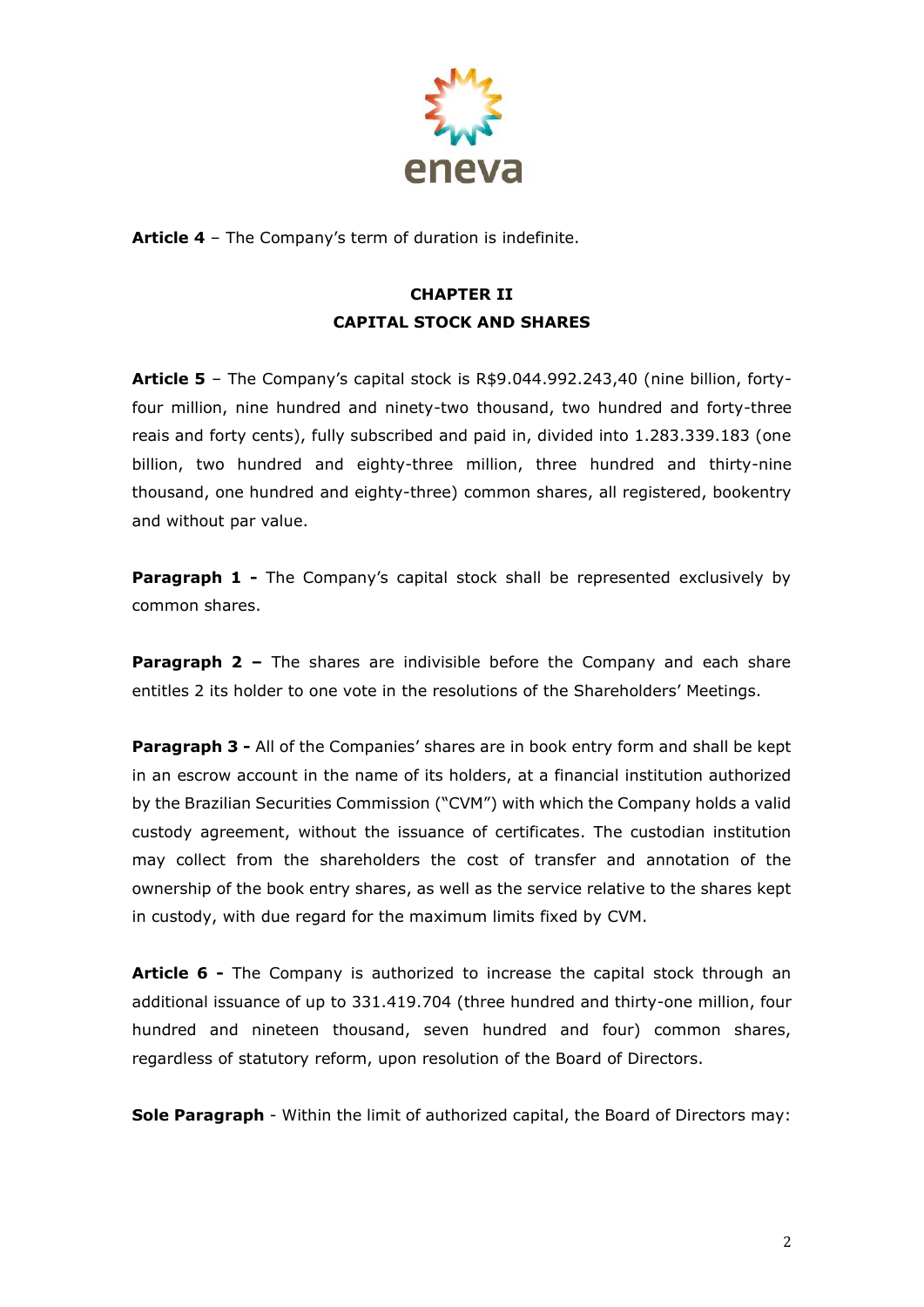

**I.** resolve on the issuance of common shares, subscription warrant or convertible debentures;

**II.** set forth the conditions for the issuance, including the type and quantity of the titles, price, term and form of payment, being the subscription and payment with assets conditioned to the approval by the Shareholders' Meeting of the appraisal report, after hearing the Fiscal Council, if installed;

**III.** approve the capital increase by the capitalization of the profits or reserves, with stock dividend;

**IV**. exclude the preemptive right or decrease its exercise term in the issuance of titles that the placement is made by means of sale in the stock market or public subscription, or swap of shares, in a public takeover bid, pursuant to the terms of the applicable law and this Bylaws; and

**V.** in accordance to the plans approved by General Meeting, grant stock options to the managers, employees or natural persons which work for the Company or for any other companies controlled directly or indirectly by the Company, with treasury shares or by issuance of new shares, excluding the right of first refusal to the shareholders.

**Article 7** - The Company may, under the applicable regulations, acquire its own shares to keep in treasury and to subsequently dispose of or cancel them, up to the amount of the balance of profits and reserves, except for the legal reserve, without decrease of the capital stock, with due regard for the applicable legal and regulatory provisions.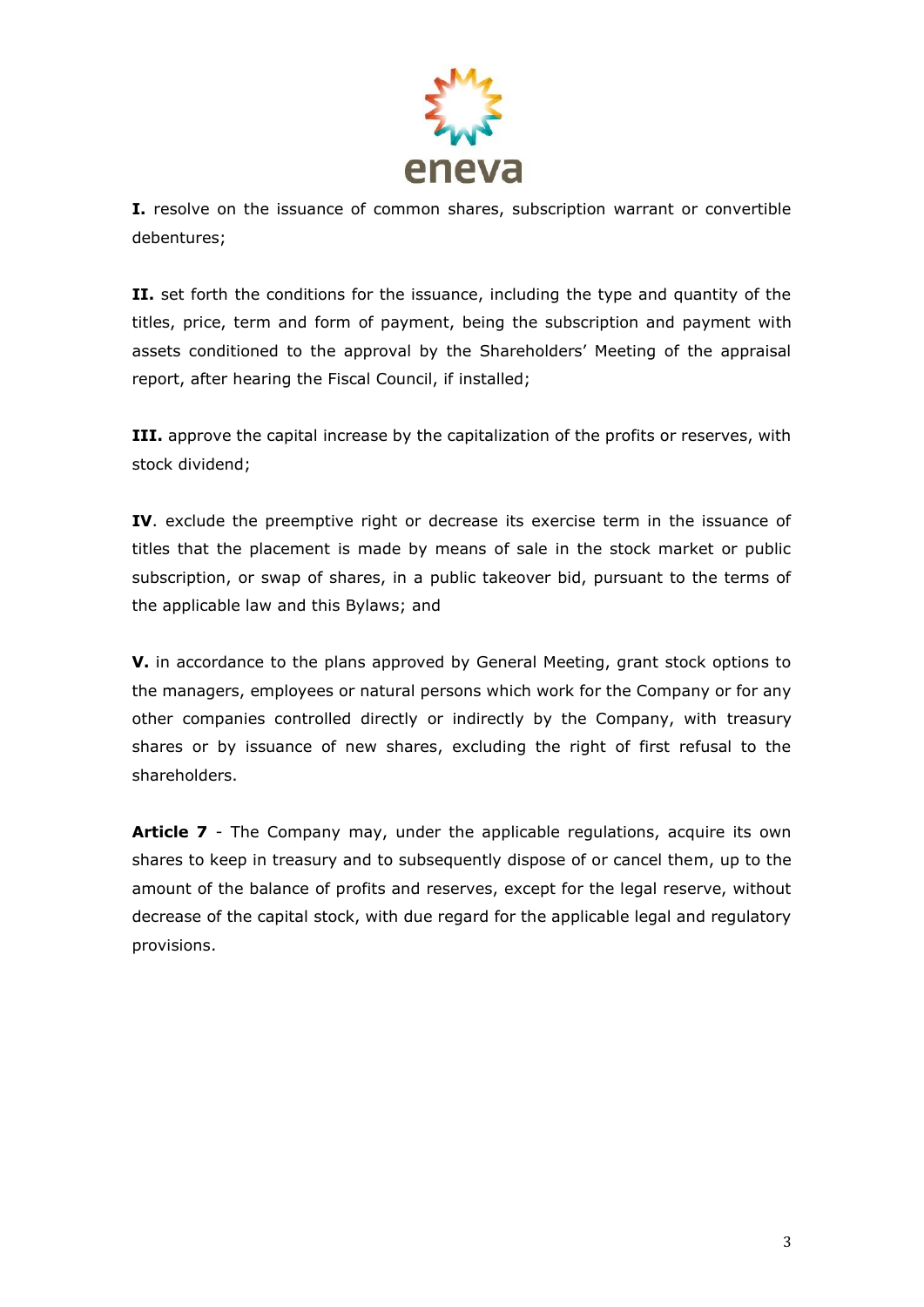

### **CHAPTER III MANAGEMENT**

#### **SECTION I – GENERAL PROVISIONS**

**Article 8** - The Company shall be managed by one Board of Directors and one Executive Committee, in accordance with the duties and powers granted by the applicable legislation and by these Bylaws.

**Paragraph 1** - The investiture of the managers is conditioned to the execution of the instrument of investiture, which shall include their subjection to the arbitration clause referred to in article 31 of these Bylaws, as well as to the compliance with the applicable legal requirements.

**Paragraph 2** - After taking office, the managers must keep the Company informed about the quantity and characteristics of the securities issued by the Company directly or indirectly held by them, in accordance to the applicable laws and regulation.

**Paragraph 3** - The managers will remain in their positions until the election of their successors, except if diversely deliberated by the Shareholders Meeting or by the Board of Directors, as applicable.

**Article 9** – The Shareholders' Meeting shall fix the annual overall amount of the remuneration of the Company's management and the Board of Directors shall resolve on the distribution thereof.

#### **SECTION II - BOARD OF DIRECTORS**

**Article 10** - The Board of Directors will be composed of a minimum of seven (7) and a maximum of eleven (11) members, all elected and discharged by the General Shareholders' Meeting with a unified term of one (1) year, being permitted the reelection.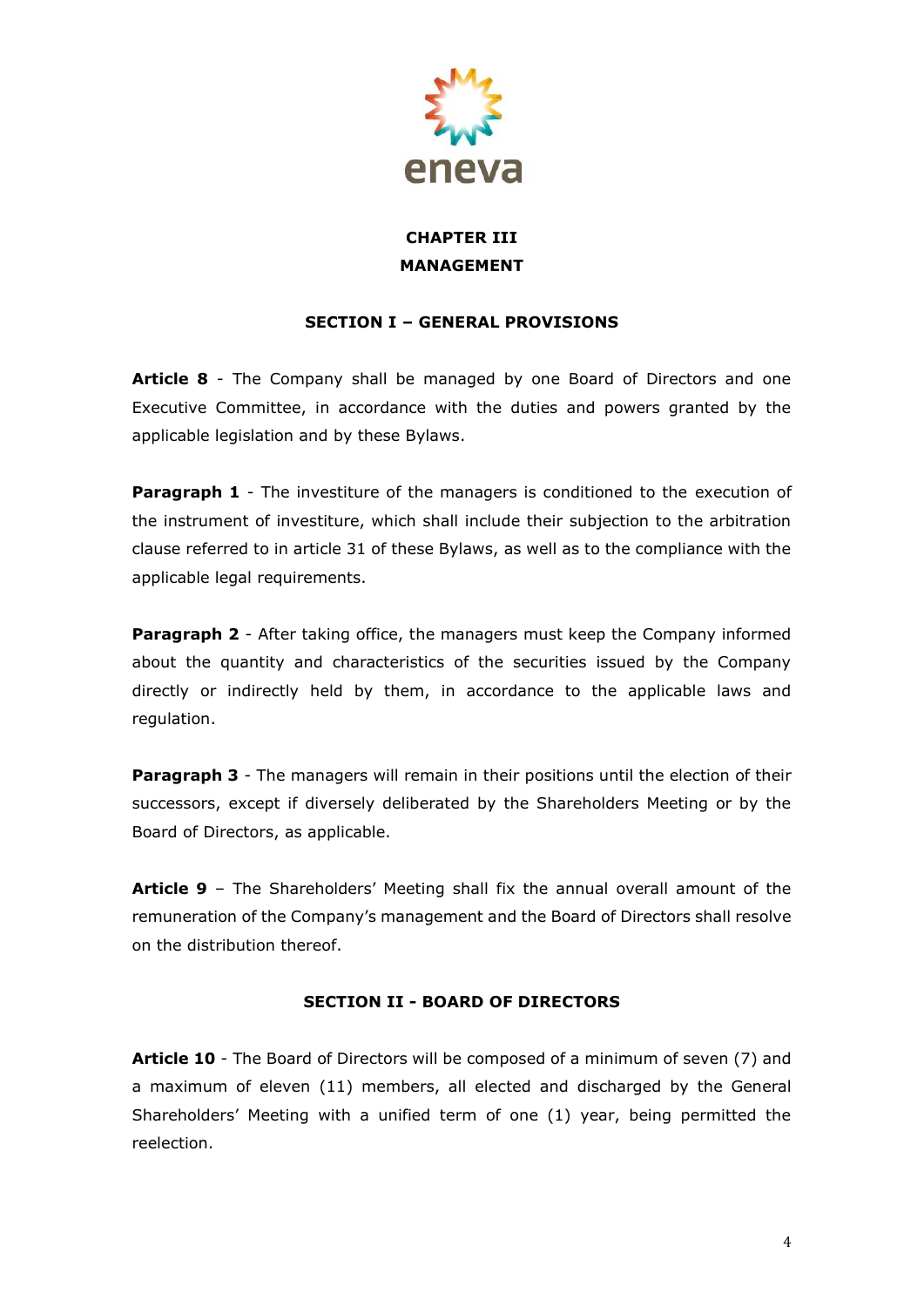

**Paragraph 1** - At least of 2 (two) or twenty percent (20%) of the members of the Board of Directors, whichever is greater, shall be Independent Board Members, according to the definition of the Novo Mercado Regulation, the classification of the board members as Independent Board Members will be decided by the general meeting that deliberates on their election.

**Paragraph 2** - Whenever the result of the application of the percentage referred to in the paragraph above reflects a fractional number, the Company shall round the number up for the next higher whole number.

**Paragraph 3** - Except as provided in Article 141 of Law 6404/76, the election of members of the Board of Directors under Article 10 will happen through the coalition system.

**Article 11** - It is granted to any other shareholder, or group of shareholders, proposing another coalition for the Board of Directors, subject to the following standards:

I. the proposal must be sent in writing to the Company (i) from the first business day of the year in which the shareholders' meeting will be held and up to 25 (twenty five) days before the date of the meeting, in case of an annual shareholders' meeting; or (ii) from the first business day after the event that justifies the convening of a shareholders' meeting for the election of members of the Board of Directors and up to 25 (twenty five) days before the date of the meeting, in case of an extraordinary shareholders' meeting convened for this purpose, being prohibited in any case the presentation of more than one coalition by the same shareholder or group of shareholders;

II. the notice shall contain the name, qualification and complete professional resume of the appointed candidates, as well as the following documentation for each candidate: (i) term signed by the candidate attesting their acceptance to run for the position, and (ii) if indicated as Independent Director, statement of the candidate to the position in the board of directors attesting their suitability to the independence criteria as well as any justification according to the Novo Mercado Listing Regulation.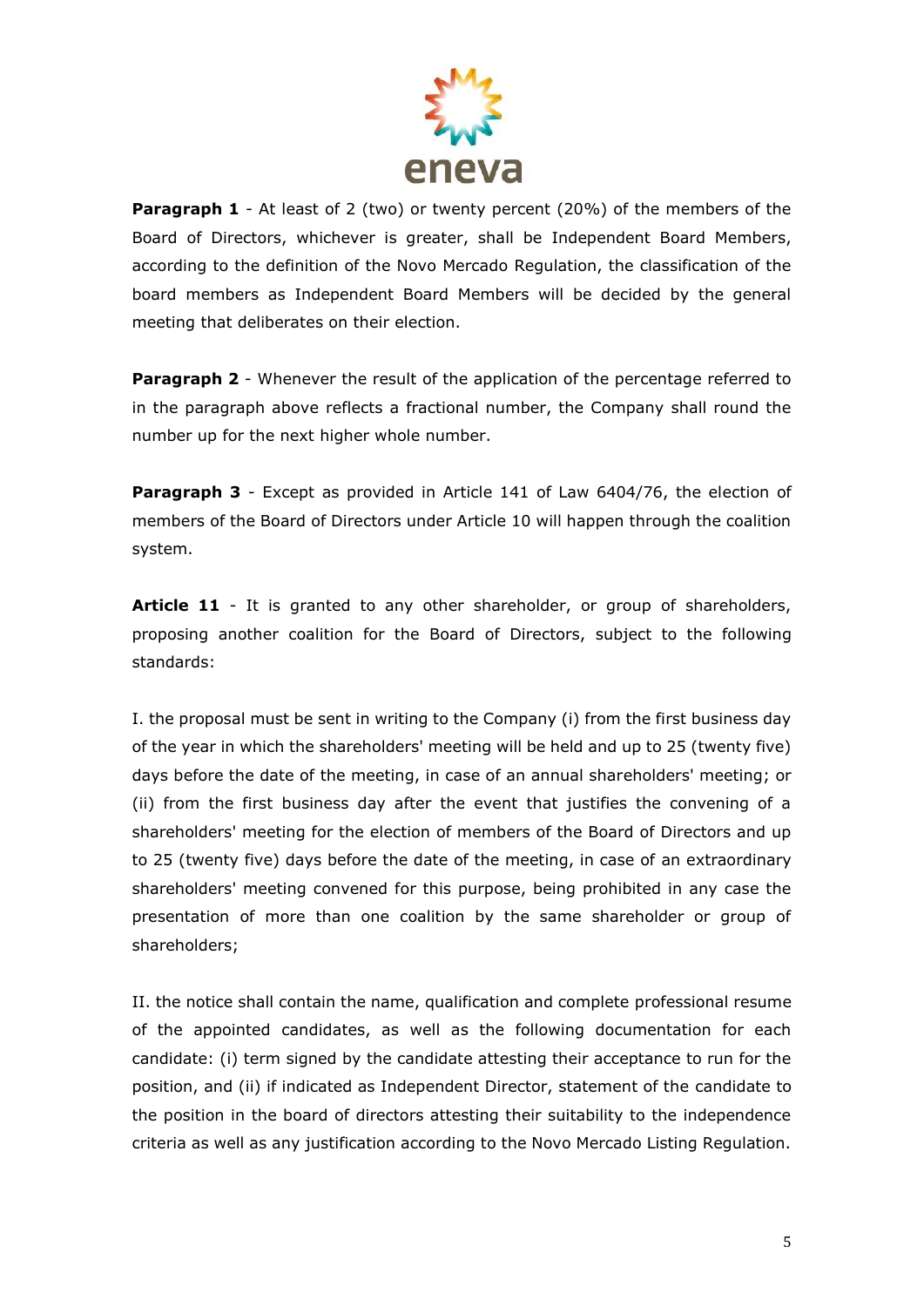

**Paragraph 1** - The proposals containing the slates shall be disclosure by the Company shall disclose in the management proposal to the General Meeting called to elect the members of the Board of Directors.

**Paragraph 2** - The same person may belong to two or more coalitions, including the one referred to paragraph 5 of Article 10.

**Paragraph 3** - Each shareholder may only vote in favor of one coalition, the votes will be counted being declared elected the candidates of the coalition that receives the highest number of votes in the Shareholders' Meeting.

**Article 12** - The Board of Directors shall have one (1) Chairman and one (1) Vice Chairman, which shall be elected by the simple majority of the votes present, in the first meeting of the Board of Directors held immediately after such members take office, or whenever such positions go vacant. In case of absence or temporary impairment of the Chairman of the Board of Directors, the Vice-Chairman will assume the duties of the Chairman. In case of absence or temporary impairment of the Chairman and Vice Chairman of the Board of Directors, the duties of the chairman will be assumed by another member of the Board of Directors designated by the majority of the other members of the Board of Directors.

**Sole Paragraph** - The positions of Chairman of the Board of Directors and Chief Executive Officer or of the main executive of the Company may not be held by the same person, according to the Novo Mercado Regulation.

**Article 13** – The replacement of the members of the Board of Directors, due to absence or vacancy of the position, shall be as follows:

**I.** In case of temporary impediment of any member of the Board of Directors, the member shall remain absent until the impediment ceases;

**II.** In the event of absence or temporary impediment of the Chairman of the Board of Directors, the Vice-Chairman shall temporarily assume the functions of the Chairman, regardless of any formality;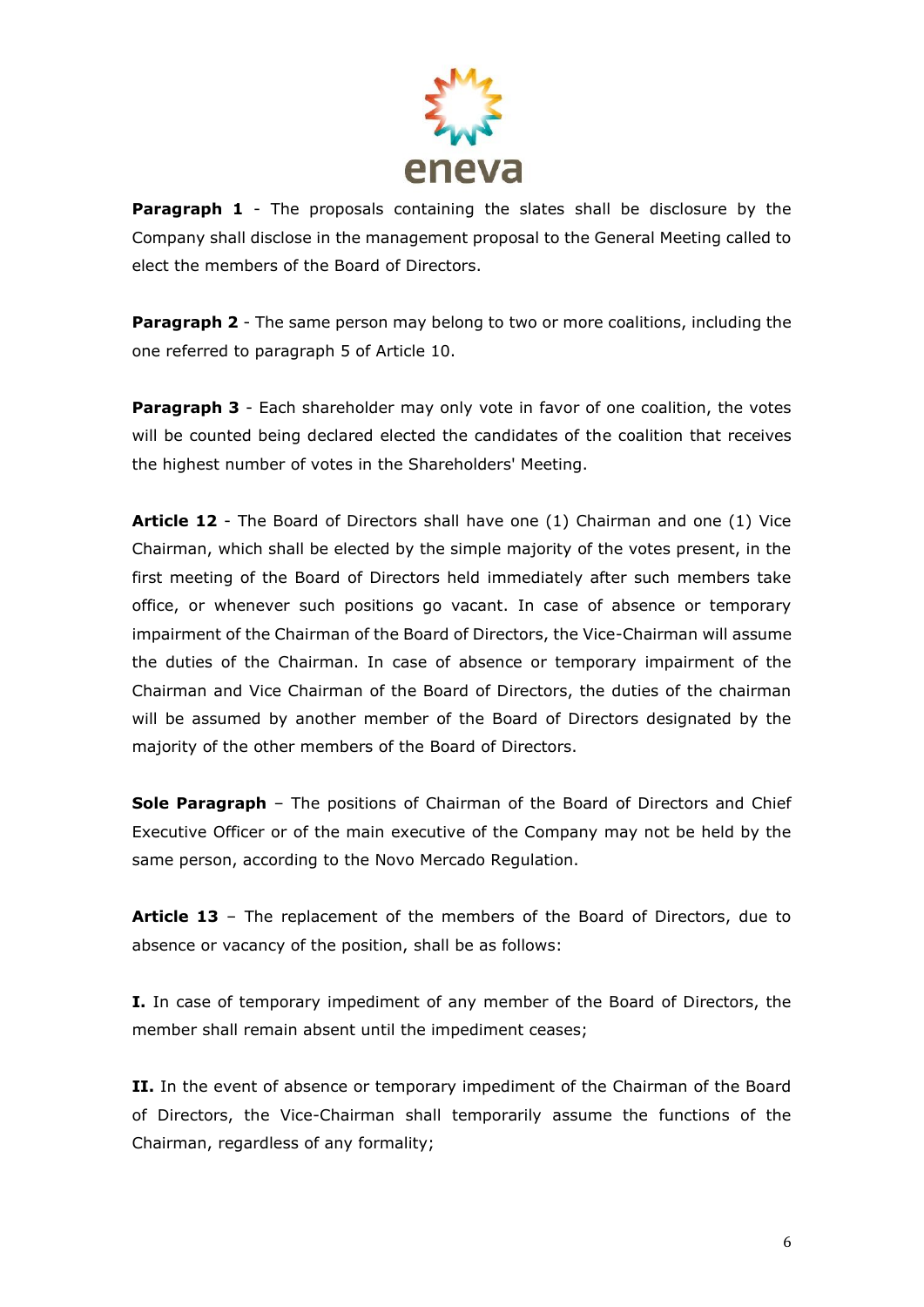

**III.** In case of absence or temporary impediment of the Chairman and of the Vice-Chairman of the Board of Directors, a member of the Board of Directors appointed by the majority of the members of the Board shall temporarily assume the functions of the Chairman.

**IV.** In case of a permanent vacancy to a position in the Board of Directors, the Board of Directors shall appoint the substitute until the first General Meeting, when the successor shall be elected definitively to complete the current unified term.

**Article 14** - The regular meetings of the Board of Directors shall take place at least six (6) times a year, and, extraordinarily, whenever necessary. The Board meetings 6 shall be called by the Chairmen or by the majority of the Directors in office, not being necessary to be called when verified the attendance of all the members of the Board of Directors.

**Paragraph 1** - The meetings will be called upon a written notice delivered to each member of the Board of Directors, either personally, by email or by international mail, with prior notice of at least five (5) business days and specifying the date, place and time and informing the detailed agenda.

**Paragraph 2** – The meetings of the Board of Directors may be called by any member without regard for the timeframe set forth above whenever any urgent matters so require, provided that all other board members are unequivocally aware of it. The calls may be made by a written notice delivered, either personally, by email or by international mail, in each case with proof of receipt.

**Paragraph 3** – The meetings of the Board of Directors will be held, preferably in the Company's headquarter. The members of the Board of Directors may participate of the meetings by conference call, video conference, previously sending their vote in writing, or by any other means of communication that allow the identification of the referred member and the simultaneous communication with all other persons present at the meeting. The member of the Board of Directors who attends the meeting remotely will be considered present at the meeting in order to verify the installation of the quorum and the voting, and its vote will be considered valid for all legal purposes, and should be included in the minutes of the said meeting.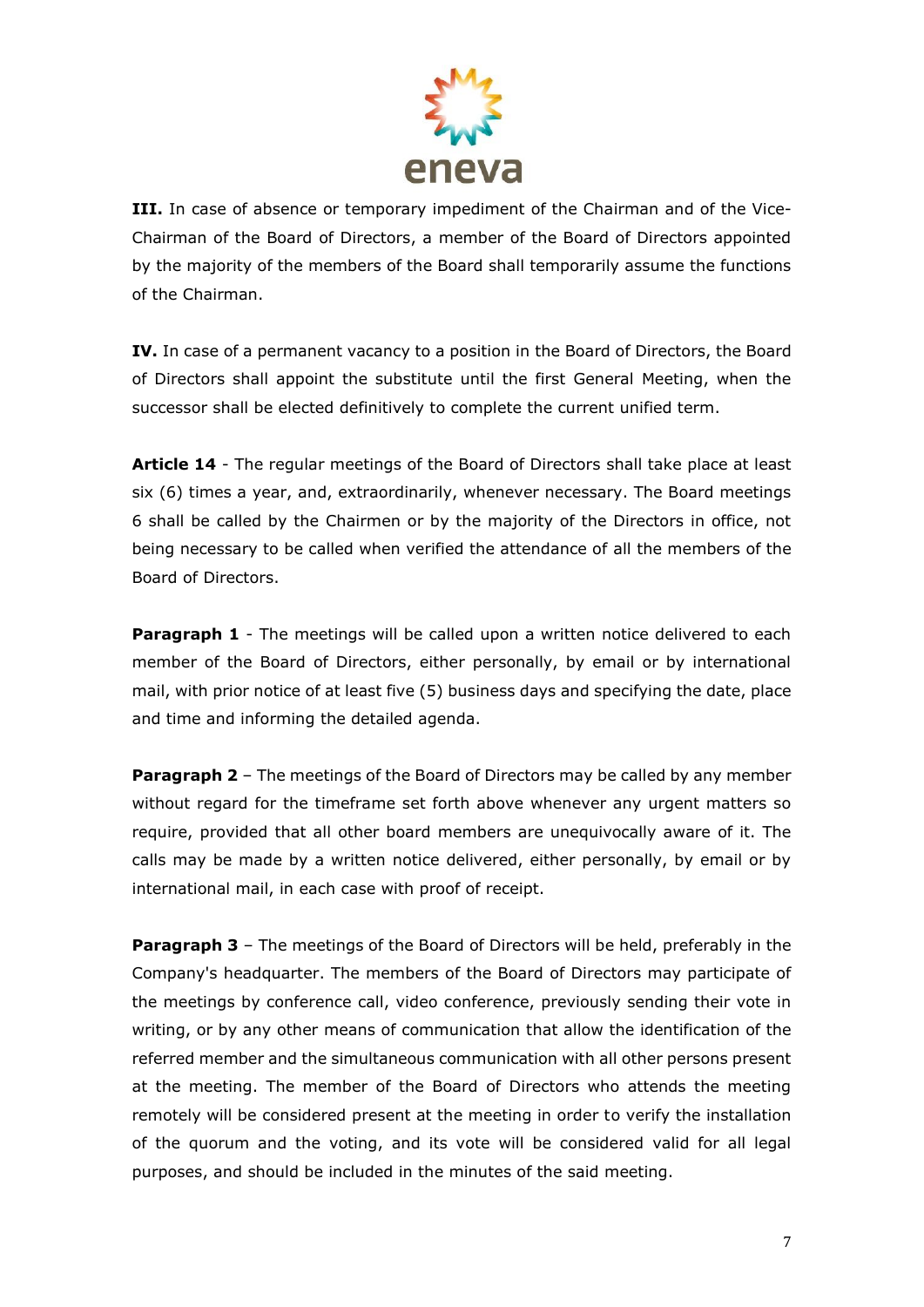

**Paragraph 4** - Within two (2) business days counted from adjournment of the meeting, the minutes of the corresponding meeting shall be sent to the approval of the Directors, and as soon as approved, drawn up in the proper book and signed by all Board members that attended to the meeting.

**Paragraph 5** – The Minutes of Meetings of the Company's Board of Directors containing resolutions intended to produce effects before third parties shall be filed at the commercial registry and published.

**Article 15** – The meetings of the Board of Directors shall be convened with the attendance of the majority of its members in office.

**Sole Paragraph** - The resolutions of the Board of Directors may be passed upon the favorable vote of the majority of the members present or who may have cast 7 their votes as provided for in Article 14 of these Bylaws.

**Article 16** - The Board of Directors shall, in addition to other attributions provided for by law or by these Bylaws:

**I.** Set the general direction of the Company's business;

**II.** Elect, evaluate and dismiss the members of the Company's Executive Board, and set their attributions;

**III.** Distribute the compensation set annually by the Shareholders' Meeting among its members and those of the Board of Directors;

**IV.** Resolve on the call of a Shareholders' Meeting whenever it deems convenient, or in the cases provided by law;

**V.** Monitor and evaluate the Company's economic-financial performance;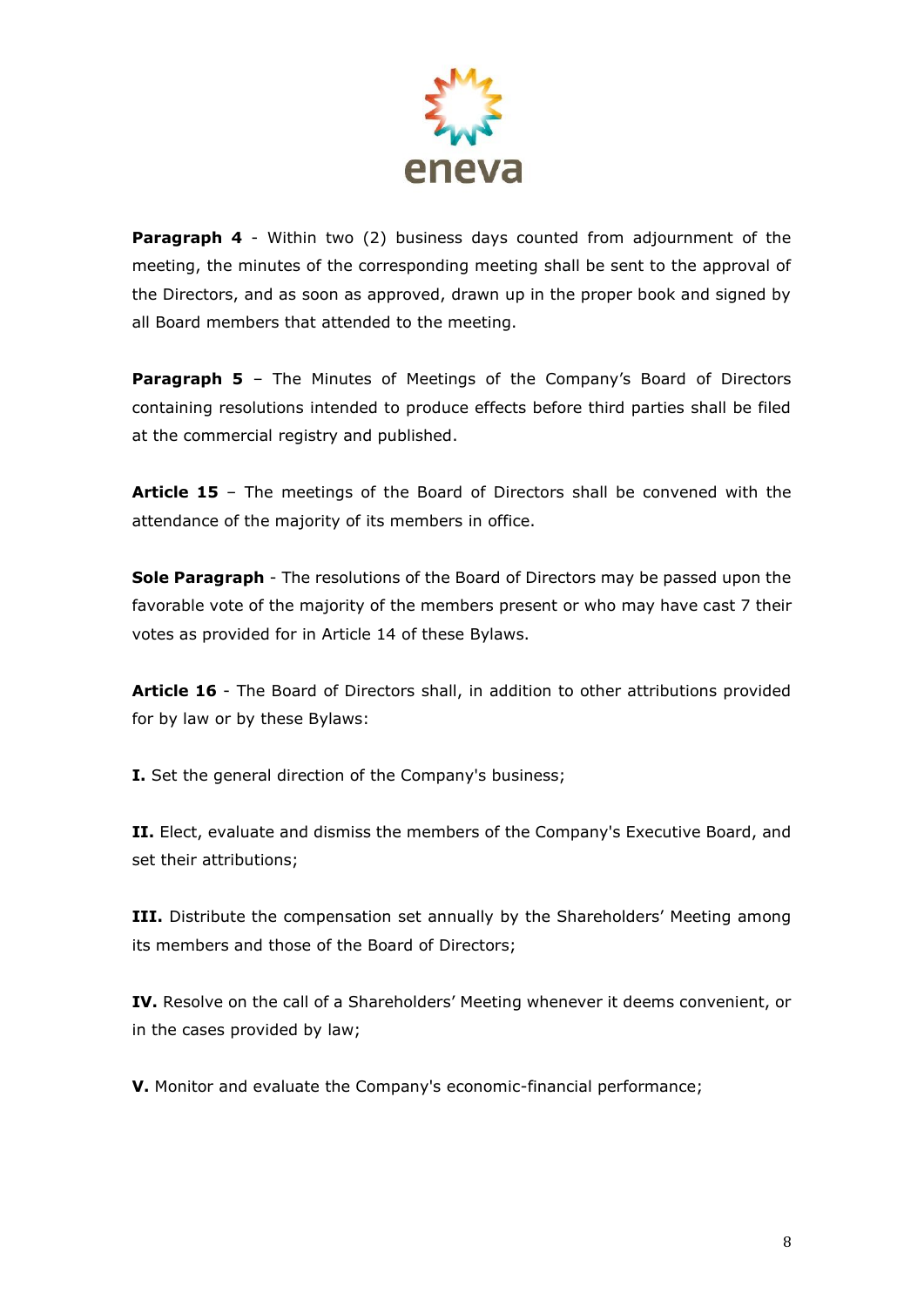

**VI.** Supervise the management of the Executive Officers, seeking to ensure the integrity and perpetuity of the Company through examination at any time of the Company's books and papers;

**VII.** Choose and dismiss the independent auditors, in compliance with the applicable legislation;

**VIII.** Pronounce on the Management Report, the Executive Board's accounts, and the financial statements for each fiscal year, prior to their submission to the Shareholders' Meeting;

**IX.** Subject to the provisions of item X of this article and of paragraph 2, item VI of article 19 of these Bylaws, previously authorize the assumption of responsibility or obligation or, furthermore, the execution by the Company of any legal business or transaction, involving an amount greater than R\$50.000.000.00 (fifty million reais), including, but not limited to, (i) contracting loans or other financing; (ii) the concession of in rem or personal guarantees, or surety, in favor of the company, of a company controlled by it or of a third party; (iii) disposal or encumbrance of assets of the Company or of its subsidiaries and (iv) participation in bidding processes, especially those related to the activities of generation of electric power and exploitation of hydrocarbons;

**X.** Subject to the provisions of paragraph 1, item VIII of article 19 of these Bylaws, previously authorize the assumption of obligations or the execution of any legal transactions by the Company or its controlled companies related to the commercialization of energy that involve an amount greater than R\$600,000,000.00 (six hundred million reais);

**XI.** Approve the strategic plan, the investment program and the annual budget, prepared and recommended by the Executive Board, as well as changes to these that involve amounts greater than, whichever is greater: (i) a variation of 25% (twentyfive percent) of the original amount; or (ii) R\$250,000,000.00 (two hundred and fifty million reais);

**XII.** Resolve on the issue of simple debentures, not convertible into shares;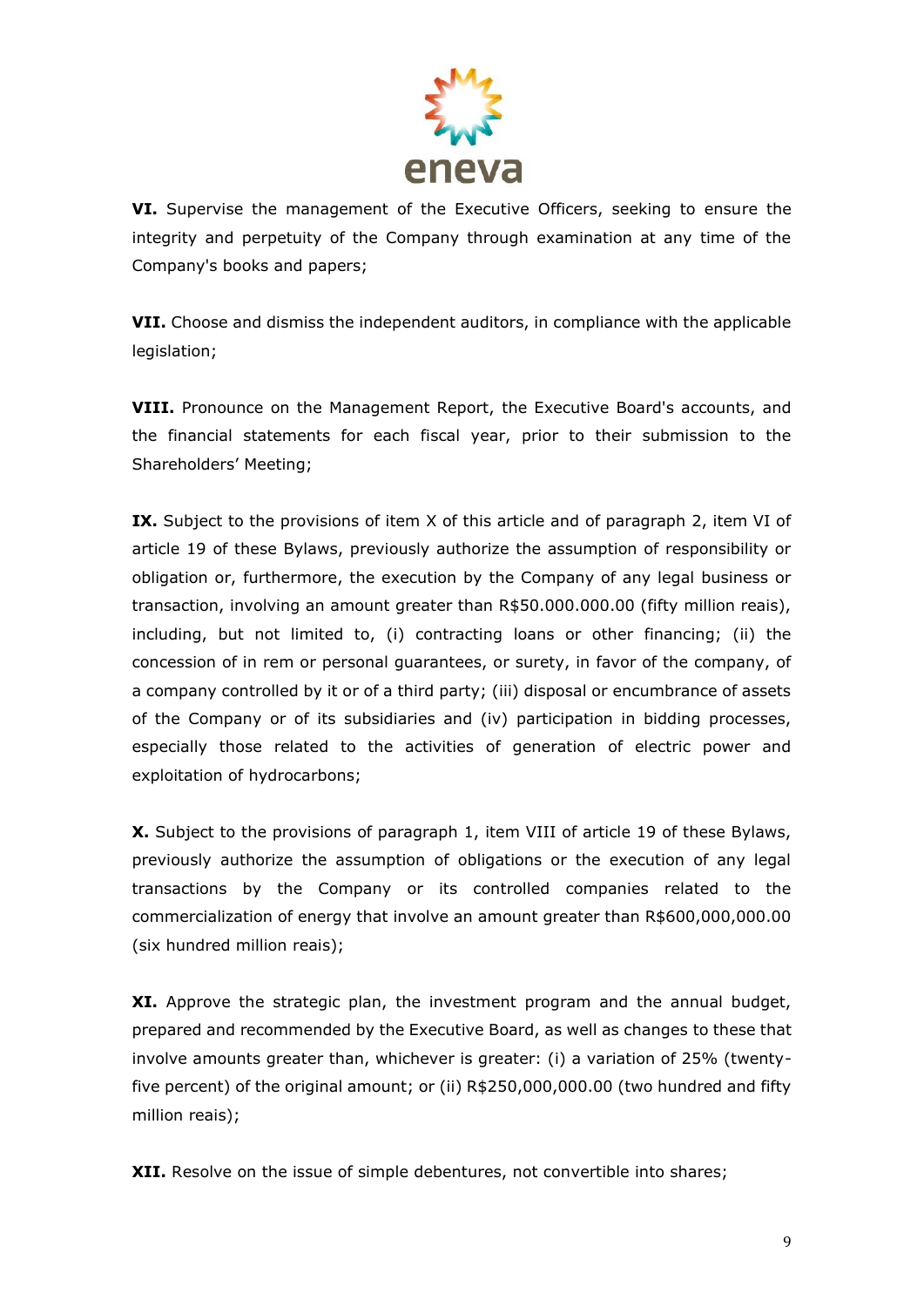

**XIII.** Resolve on the issue by the Company of shares, subscription warrants and debentures convertible into shares, within the limits of the authorized capital;

**XIV.** Resolve on the Company's negotiation with shares of its own issue, subscription warrants and any other securities referenced in shares issued by it, as well as the execution of derivative contracts referenced in shares issued by it, observing the provisions of the applicable regulation;

**XV.** Approve the rules of internal procedures of the Board of Directors;

**XVI.** Prepare and disclose a grounded opinion on any public offering for the acquisition of shares that has as its purpose the shares issued by the Company, within 15 (fifteen) days from the publication of the announcement of the public offering for the acquisition of shares, under the terms of the Novo Mercado Regulations;

**XVII.** Approve the corporate guidelines and policies that affect the Company as a whole;

**XVIII.** Present proposals to the Annual Shareholders' meeting regarding the allocation of net income for the year and the distribution of dividends;

**XIX.** Resolve on the distribution of interim or intercalary dividends, pursuant to art. 26, §1, as well as the payment or credit of interest on equity to shareholders;

**XX.** Establish the vote to be given by the Company's representative in shareholders' meetings and meetings of the companies in which it participates as a partner or shareholder that have as their purpose matters analogous to the matters set forth in this article;

**XXI.** Propose to the Shareholders' Meeting a plan for granting stock options or other share-based compensation models to managers, employees or natural persons providing services to the Company and its direct or indirect subsidiaries;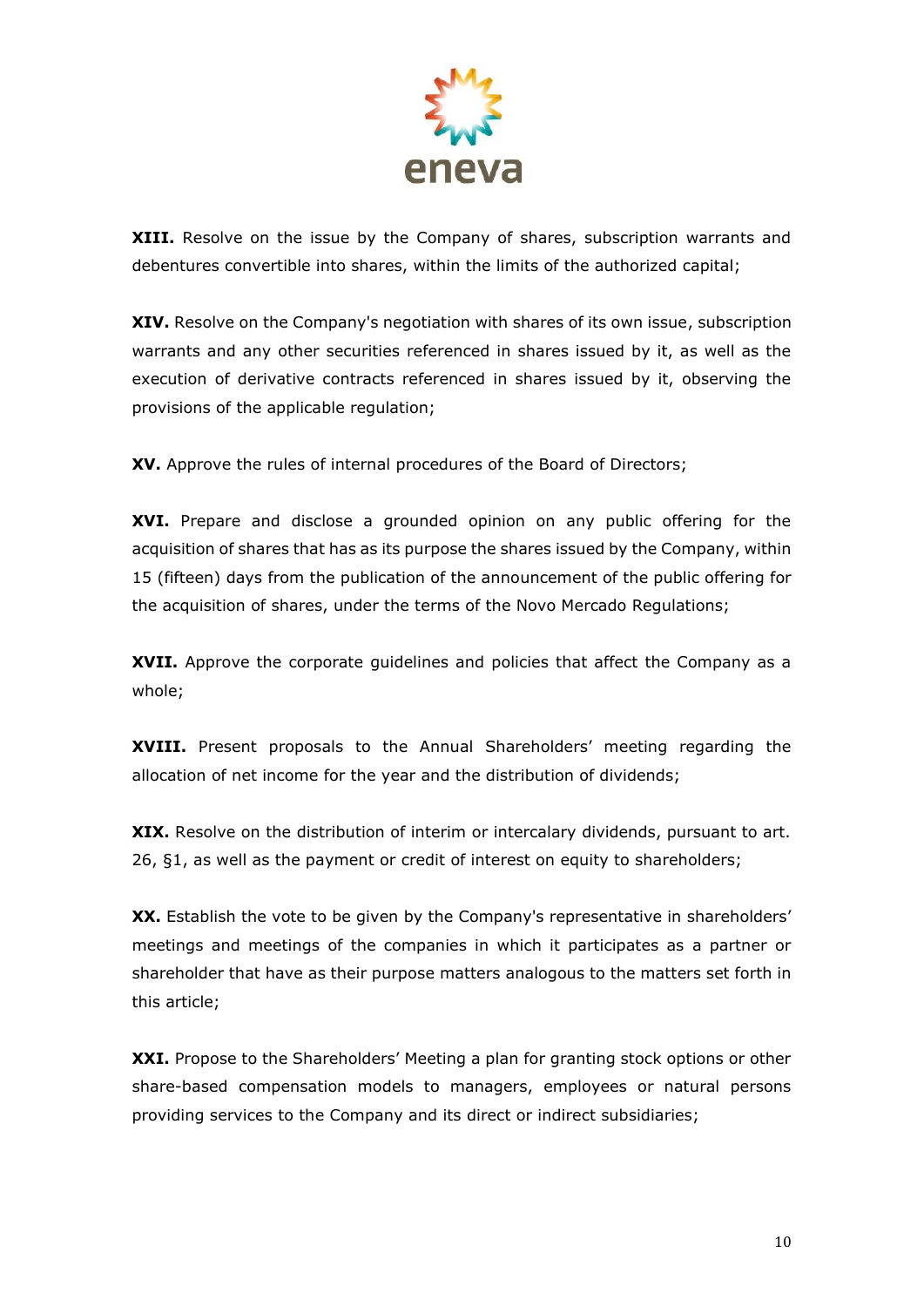

**XXII.** Resolve on the opening, transfer and closing of branches, agencies, warehouses, offices and any other establishments of the Company;

**XXIII.** Appoint and dismiss the person responsible for the Company's internal audit, who will report directly to the Board of Directors;

**XXIV.** Approve the internal audit area's attributions and resolve on the Company's annual internal audit plan;

**XXV.** Approve transactions and business of any nature with related parties; XXVI. Pronounce on any subject to be submitted to the general shareholders' meeting; and

**XXVII.** Resolve the cases omitted in these Bylaws and that, by law, do not fall under the competence of the Shareholders' Meeting or the Fiscal Council.

Article 17 - For advisory purposes, the Board of Directors may stipulate the formation of technical and advisory, non-deliberative committees with clear nonexecutive purposes and duties, which committees may be formed by members of the Company's Administrative bodies or otherwise, forbidden the participation of the members of the Executive Committee as members of the committees.

**Paragraph 1** - The Board of Directors shall be responsible for setting forth the norms applicable to the committees, including the rules on membership, term of office, remuneration, operation, scope and the area of operation.

**Paragraph 2** - The Company shall have a statutory audit committee, an advisory collegiate body which responds directly to the Board of Directors.

**Paragraph 3** - The audit committee will be composed by a minimum of three (3) members, being at least one (1) an independent member of the Board of Directors, and at least one (1) must have recognized experience in corporate accounting matters.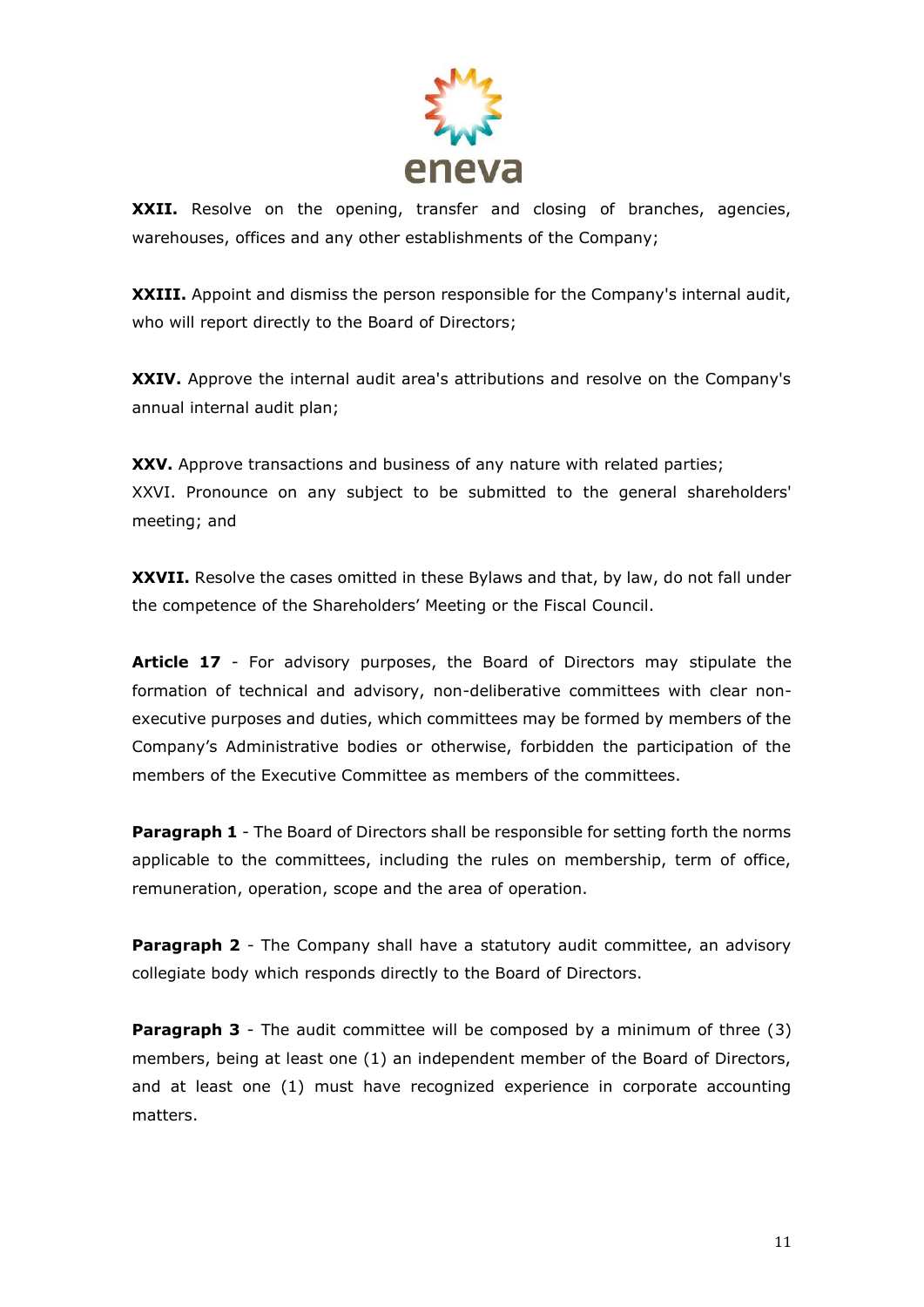

**Paragraph 4** - One sole member of the audit committee may accumulate both characteristics referred to in Paragraph 3 above.

**Paragraph 5** - The activities of the coordinator of the audit committee are defined in the internal regulations of the committee approved by the Board of Directors.

**Paragraph 6** - It is the responsibility of the of audit committee, among others:

**I.** To offer an opinion on the hiring and dismissal of the services of independent auditors;

**II.** To evaluate quarterly information, intermediary financial statements, and financial statements;

**III.** To monitor Company's internal audit and internal controls activities;

**IV.** To evaluate and monitor the Company's risk exposure;

**V.** To evaluate, monitor and recommend to the administration the adjustment or improvement of the internal policies of the Company, including the Policy on Related Party Transactions; and

**VI.** To have a channel to receive and treat information about non-compliance with legal provisions and regulations applicable to the Company, in addition to noncompliance with internal regulations and codes, including specific procedures to protect the person who reports and the confidentiality of the information.

### **SECTION III - EXECUTIVE COMMITTEE**

**Article 18** - The Company's Executive Committee shall consist of, at least, three (3) members, and, at most, of seven (7) members, whether shareholders or not, resident in this country, the accumulation of duties by the same executive officer being permitted, being designated one Chief Executive Officer, one Deputy Chief Executive Officer, one Investor Relations Officer and others with designation to be proposed to the Board of Directors by the Chief Executive Officer.

**Paragraph 1** – The term of office of the members of the Executive Committee shall be of three (3) years, with reelection being permitted.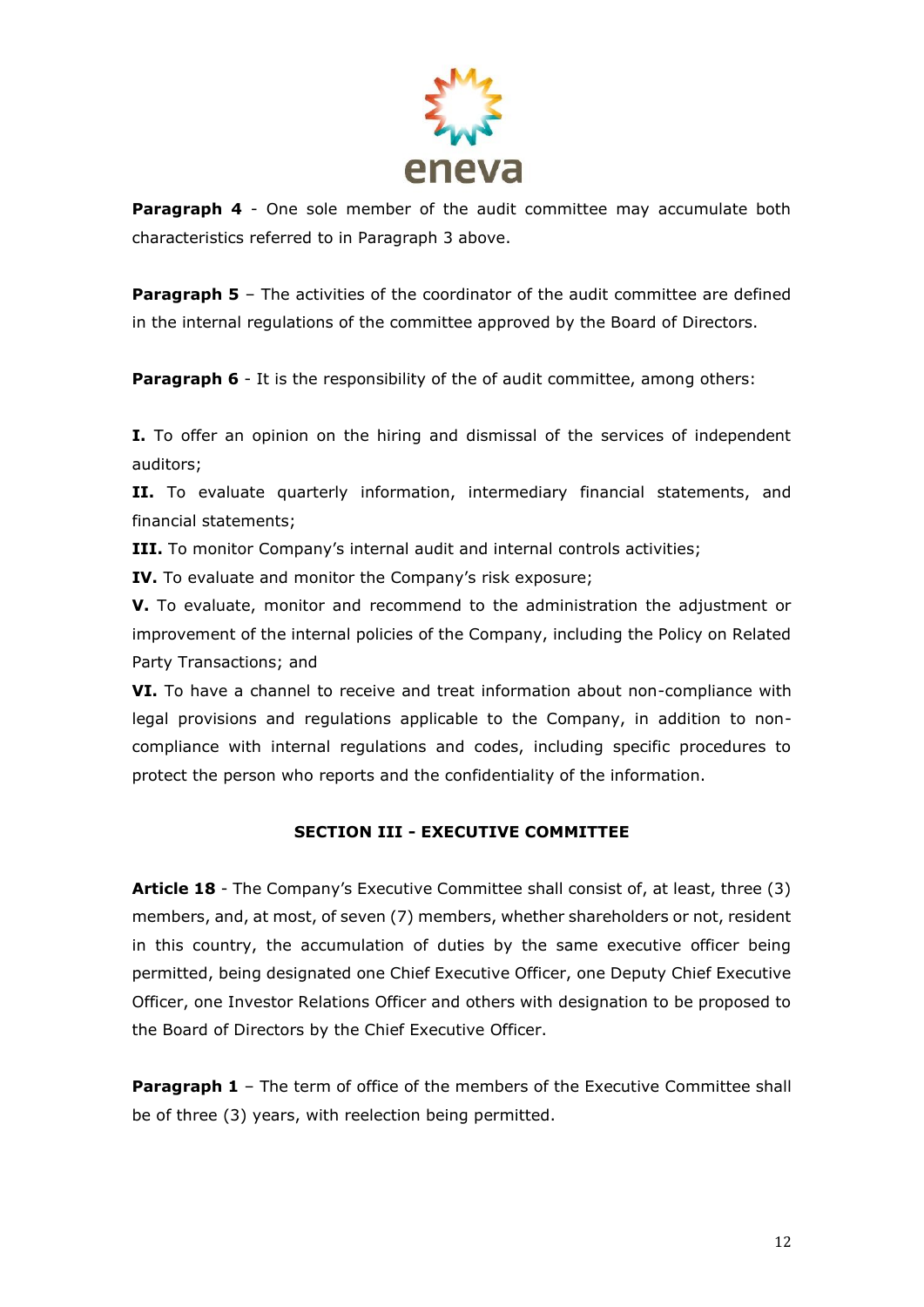

**Paragraph 2** - The Chief Executive Officer shall submit to the Board of Directors the names of the candidates to the Board of Officers which shall demonstrate academic background and experience acquired in courses and by exercising activities suitable with the responsibilities for what they are being considered, and may propose to the Board of Directors their dismissal at any time.

**Article 19** - The Executive Board has broad and general powers to manage and represent the Company for the performance of all acts necessary for its regular operation and the achievement of its corporate purpose, however special they may be, including waiving or assigning rights, compromising and agreeing, signing commitments, disposing of and encumbering movable and immovable property, giving collateral, guarantees and surety, and guaranteeing securities in general, within the limits established by law and by these Bylaws.

**Paragraph 1** - In the exercise of its functions, it is also incumbent upon the Board of Directors

**I.** Plan and conduct the Company's operations and report its economic and financial performance to the Board of Directors;

**II.** Decide on any matter that is not under the exclusive competence of the Shareholders' Meeting or the Board of Directors;

**III.** Prepare and propose to the Board of Directors the strategic plan, the investment program and the annual budget of the Company, according to the deadlines set in the annual Corporate Calendar;

**IV.** Comply with and enforce the decisions and general business guidelines established by the Board of Directors;

**V.** Prepare and forward to the Board of Directors the reports and information provided for in the Thematic Agenda and Corporate Calendar, approved by the Board of Directors;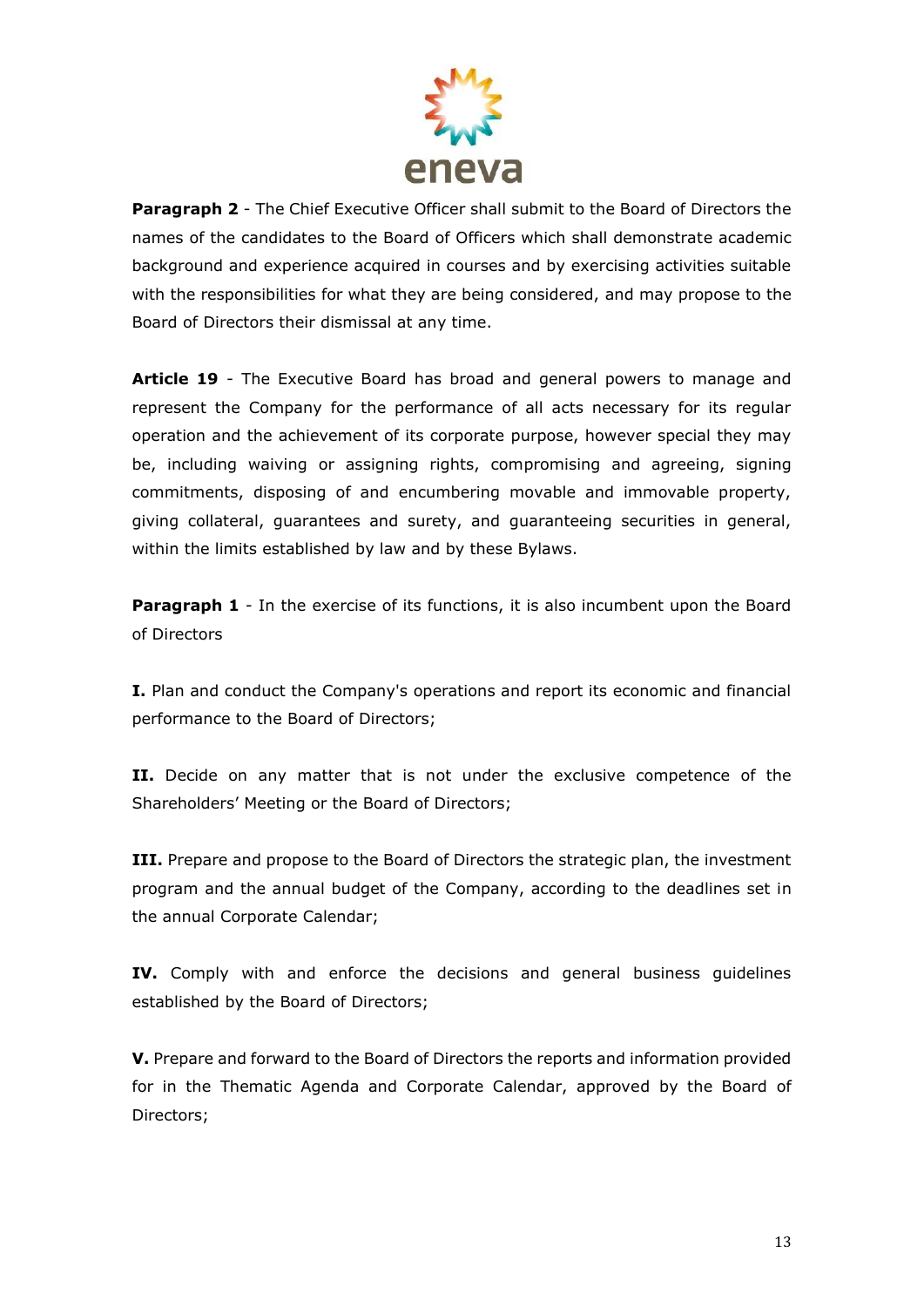

**VI.** Prepare and propose to the Board of Directors the corporate policies, and enforce the approved policies;

**VII.** Prepare and submit, annually, to the appreciation of the Board of Directors, the Company's financial statements and the Management Report, as well as the proposal for the allocation of income for the year and the distribution of dividends; and **VIII.** Approve the energy commercialization operations referred to in clause X of article 16 of these Bylaws that involve an amount smaller than or equal to R\$600,000,000.00 (six hundred million reais).

**Paragraph 2** - It is the duty of the Chief Executive Officer to guide the performance of the activities related to the company's general planning, as well as the duties, attributions and powers assigned to them by the Board of Directors, with due regard for the policy and guidelines previously outlined by the Board of Directors, including:

I. To oversee the management duties of the Company, and coordinate and supervise the activities of the members of the Executive Committee;

**II.** To suggest to the Board of Directors, the assignment of duties to each executive officer at the time of the election;

**III.** To coordinate the personnel, organizational, managerial, operating and marketing policy of the Company;

**IV.** On an annual basis, to elaborate and submit to the Board of Directors the Company's annual plan;

**V.** To establish the vote to be cast by the representative of the Company at shareholders' meetings and meetings of companies in which it participates as a partner or shareholder, subject to the provisions of Section XIX of article 16 hereof; **VI.** approve the transactions referred to in Section IX of article 16 hereof up to the limit of R\$50,000,000.00 (fifty million reais).

**VII.** To resolve on any disagreement between the members of the Board; and **VIII.** To generally manage the corporate matters.

**Paragraph 3** - The Deputy Chief Executive Officer shall replace the Chief Executive Officer, in case of temporary or permanent absence.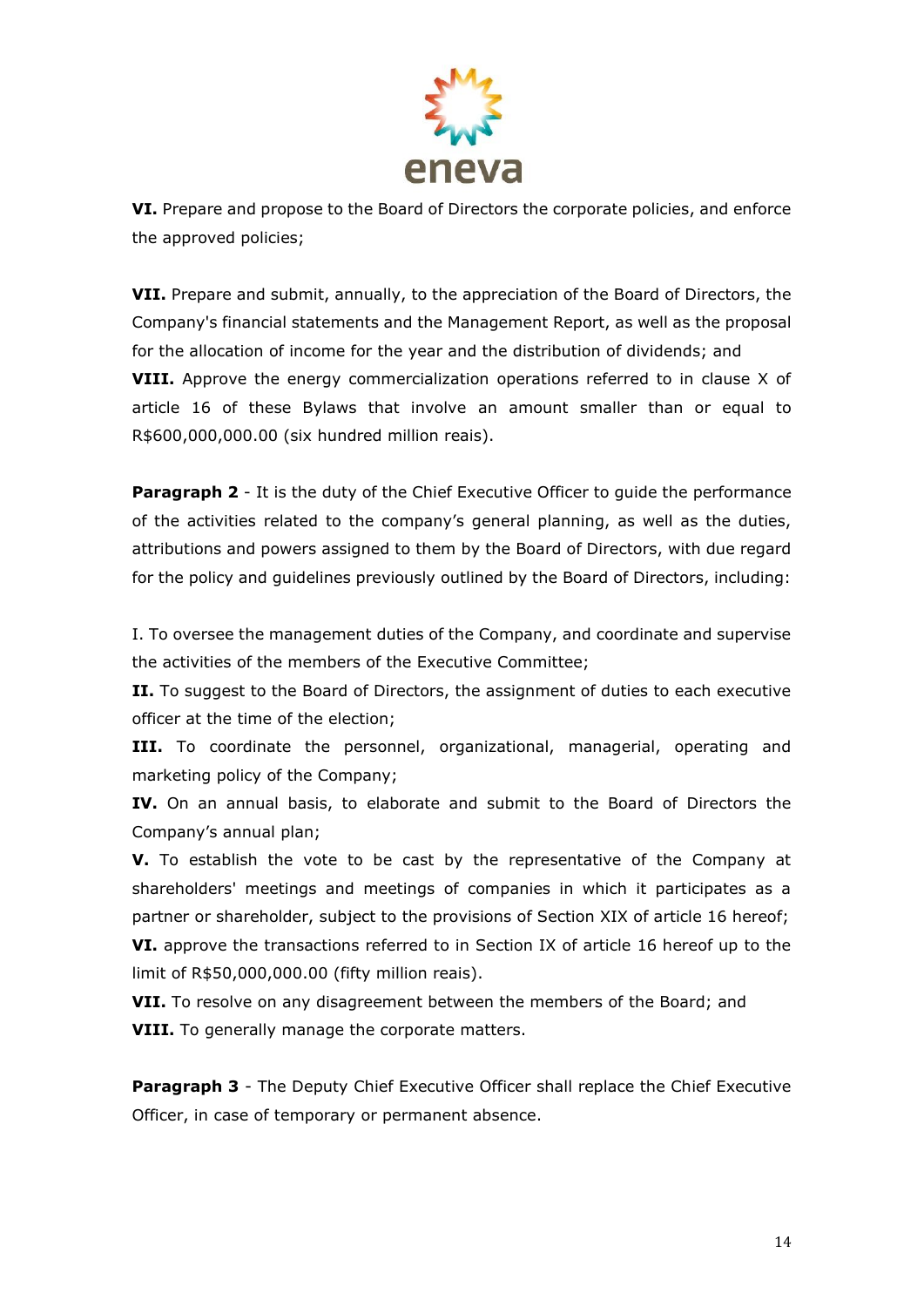

**Paragraph 4** - It is the duty of the Investor Relations Officer, in addition to the duties, attributions and powers vested in him by the Board of Directors or provided for in the applicable regulations, with due regard for the policy and guidelines previously outlined by the Board of Directors, to:

**I.** Represent the Company before the controlling entities and other institutions operating in the securities and capital market;

**II.** Render information to investors, to CVM, to the Stock Markets in which the Company deals in its securities and other bodies related to the activities performed in the securities and capital market, according to the applicable legislation, in Brazil and abroad; and

**III.** Keep the registration of the company as a publicly-held company duly updated before CVM.

**Paragraph 5** - The other Executive Officers without specific designation in these Bylaws, are responsible for the implementation of policies and guidelines established to them by the Board of Directors.

**Article 20** - The Company will be deemed to have incurred obligations when represented as follows:

a) By 2 (two) Executive Officers acting jointly:

b) By one (1) Executive Officer jointly with one (1) proxy with special powers, duly authorized;

c) By two (2) proxies acting jointly, with special powers duly 12 authorized; and d) By one (1) Executive Officer or one (1) proxy, to (i) endorse cheques for deposits into the Company's bank accounts; (ii) sign routine correspondences that do not create any responsibility for the Company; (iii) receive writ of summons, subpoenas and judicial and administrative notifications, personal testimonies, and representation as representative (preposto) in court hearings; (iv) compliance and negotiation of tax, labor or social security obligations and practice of administrative acts before federal public agencies, state or municipal authorities , public companies and mixed-capital companies, provided that it does not imply in the assumption of new obligations; and (v) in case of proxy, whether it is an ad judicia et extra mandate to represent the Company in judicial or administrative proceedings.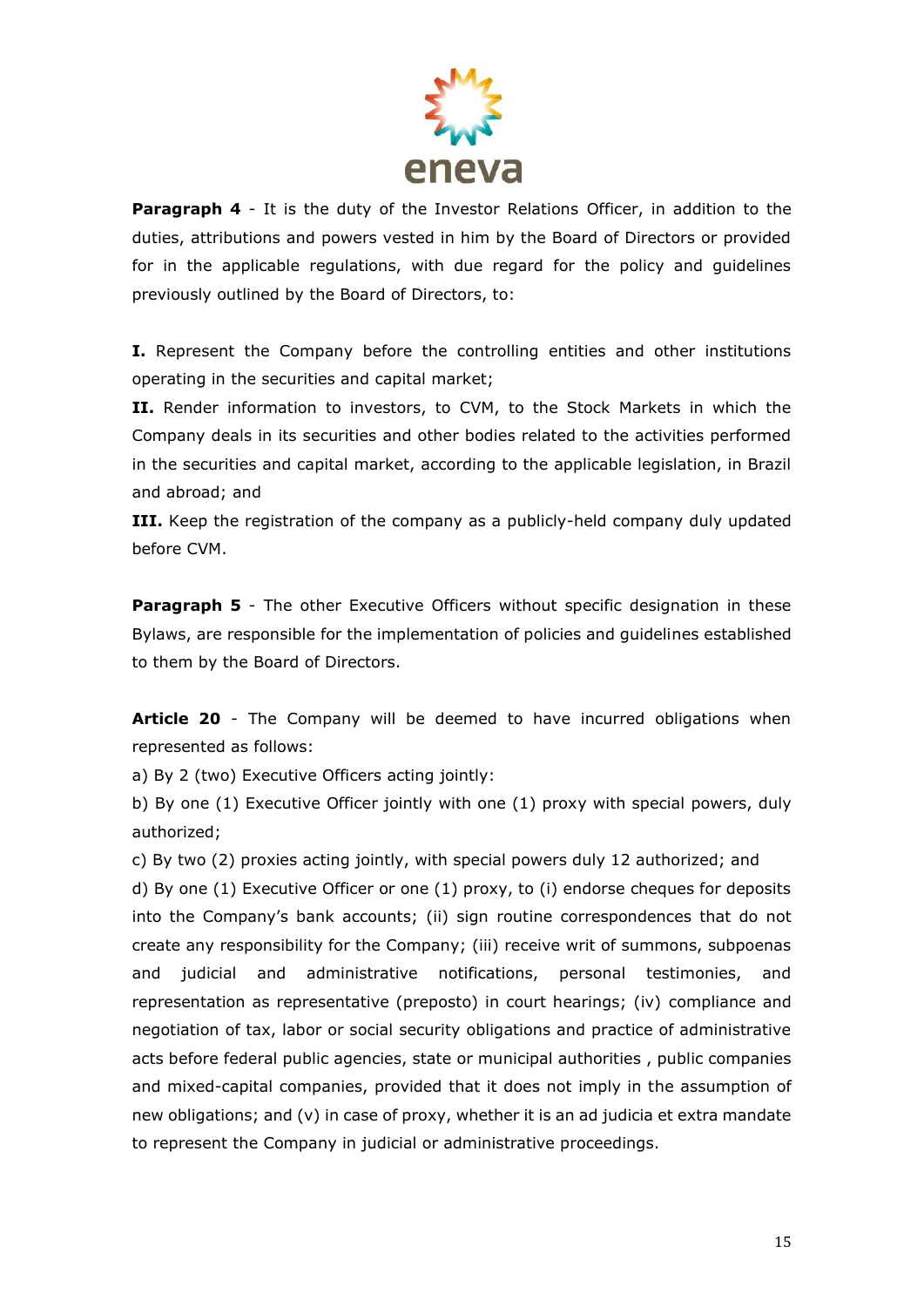

**Paragraph 1** - The Company may also be validly represented by only one any (1) Executive Officer, including the assumption of duties in the following situations:

I. Hiring contractors or employees;

II. Routine issues before federal, state or municipal public authorities, governmentcontrolled autonomous entities and joint stock companies;

III. Signing correspondence on routine matters;

IV. Representation of the Company at shareholders' meetings of its subsidiaries and of other companies in which it participates as a shareholder, subject to the provisions of these Bylaws;

**Paragraph 2** - All powers of attorney will be granted in the Company's name by two (2) members of the Executive Committee acting jointly, one of them mandatorily being the Chief Executive Officer or the Deputy Chief Executive Officer, who shall stipulate the powers assigned and, except for those described in Paragraph Three herein, will have a validity term limited to one (1) year.

Paragraph 3 - Powers of attorney for legal purposes may be granted for indefinite terms and those granted for purposes of complying with contractual clauses may be granted for the term of validity of the contract to which they are linked.

# **CHAPTER IV GENERAL SHAHORLDERS' MEETINGS**

**Article 21** - The General Shareholders' Meeting shall ordinarily take place within the four (4) months following the end of each fiscal year and, on extraordinary basis, whenever required by the Company's interests with due regard for the applicable legal and regulatory provisions and the provisions of these bylaws as regards the call and installation thereof and resolutions passed therein.

**Paragraph 1** – The General Shareholders' Meetings shall be convened within the period provided for by law or by the applicable regulation and presided over by the Chairman of the Board of Directors or, in his absence, by the Vice- Chairman of the Board of Directors or, in the absence of both, by a member designated by the majority of Board of Directors members. In the absence of such designation, the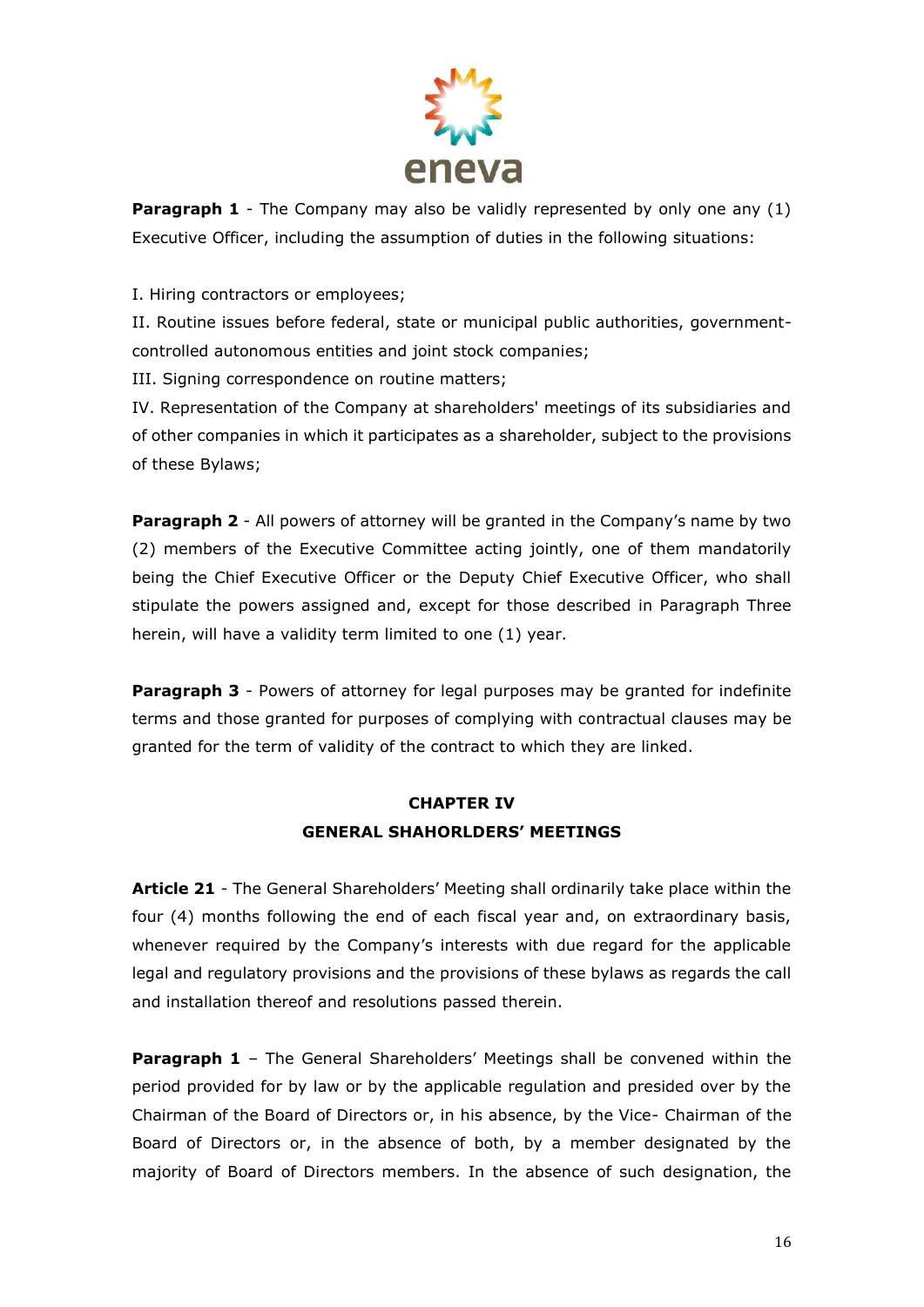

Meeting shall be presided by the person designated by the General Shareholders' Meeting. The Chairman of the General Shareholders' Meeting shall invite one of the attending shareholders, or an attorney, to act as secretary to the meeting.

**Paragraph 2** – Except for the special hypotheses provided for by law and by these Bylaws, the resolutions of the Shareholders' Meeting shall be adopted by the absolute majority of the valid votes, the blank votes to not being computed.

**Paragraph 3** - The minutes of the General Shareholders' Meetings shall be drawn up as a summary of the facts, including dissents and protests, with the transcription of the resolutions taken, pursuant to the provisions of Paragraph 1 of Article 130 of Law 6404/76.

**Article 22** -It is the duty of the Shareholders' Meeting, in addition to the other attributions provided for by law, to:

a) Take the managers accounts, examine, discuss and vote the financial statements; b) To elect and dismiss the members of the Board of Directors and the Supervisory Council, when installed;

c) Stipulate the annual overall remuneration of the management of the Company, as well as of the members of the Fiscal Council, if any;

d) Approve the plans granting share option or other models of share based compensation to its managers and employees or individuals rendering service to the Company, or to companies directly or indirectly controlled by the Company, without the shareholders' right of first refusal;

e) Resolve, on the allocation of the net profits of the year and distribution of dividends; and

f) Resolve on the cancellation of the registration of the Company as a publicly-held company before CVM.

# **CHAPTER V FISCAL COUNCIL**

**Article 23** -The Fiscal Council of the Company shall function on nonpermanent basis and, when installed, shall consist of a minimum of three (3) and a maximum of 5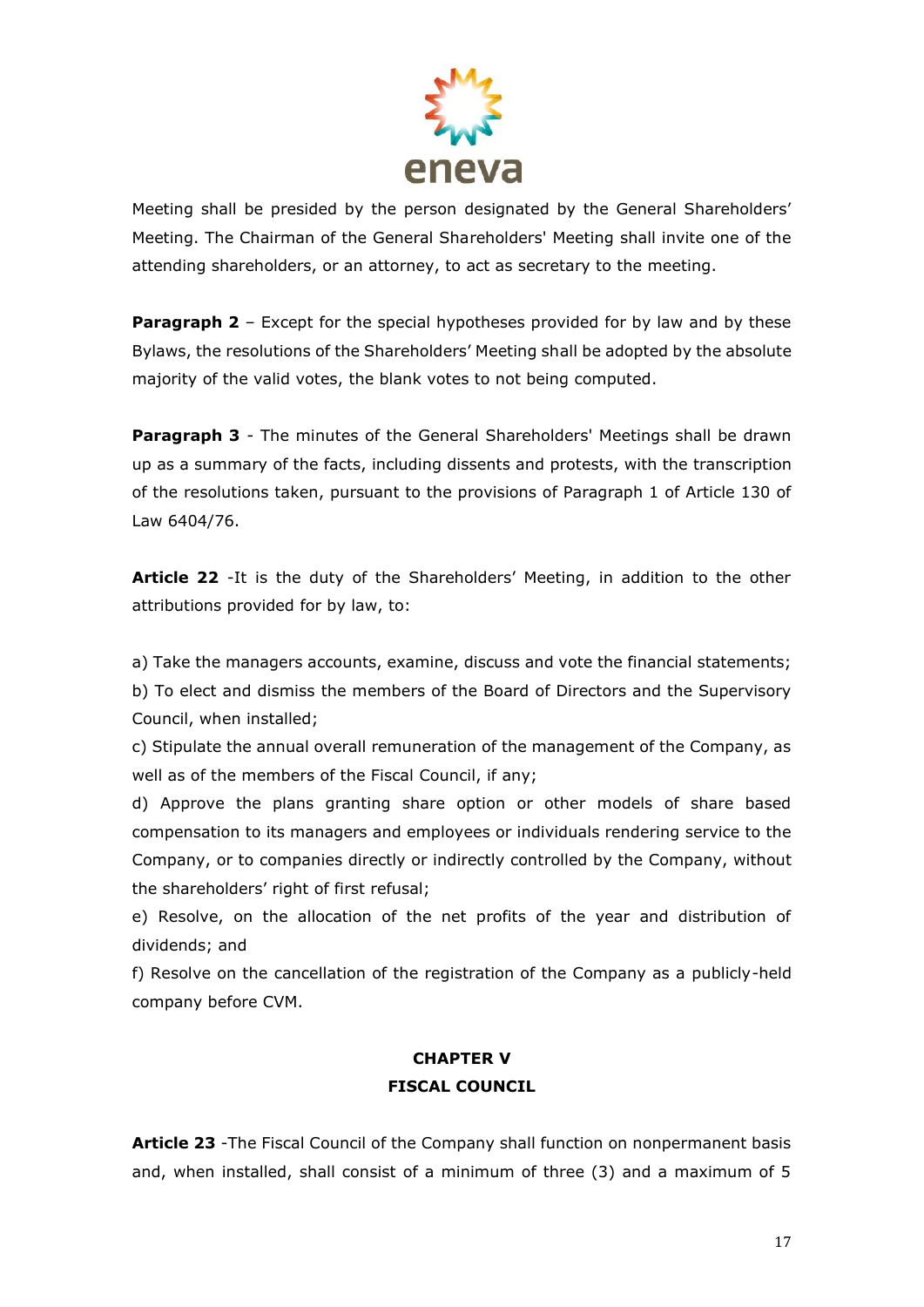

(five) sitting members and the same number of alternates, shareholders or not, elected and liable to be removed at any time by the Shareholders' Meeting. In the election of members of the Fiscal Council, the same procedures described in article 11 hereof shall be observed. The Fiscal Council of the Company shall be formed, installed and remunerated according to the prevailing legislation.

**Paragraph 1** – The effective and substitute members of the Fiscal Council will take office upon the execution of the instrument of investiture, which shall provide about their subjection to the arbitration clause referred to in article 31 of these Bylaws, as well as to the compliance with the applicable legal requirements.

**Paragraph 2** - The members of the Fiscal Council shall, after taking office, keep the Company informed about the quantity and characteristics of the securities issued by the Company directly or indirectly held by them, according to the terms of the applicable legislation.

**Paragraph 3** – In case of absence and impairment, the members of the Fiscal Council shall be replaced by their corresponding alternates.

**Paragraph 4** – In case of vacancy of any position in the Fiscal Council, the corresponding alternate shall act in his stead. Should there be no alternate for such position, the Shareholders' Meeting shall be convened to elect the member for the vacant position.

**Paragraph 5 –** No person related to a company that may be considered a competitor of the Company can be elected for the position of member of the Fiscal Council, neither can any person that: (a) is an employee, shareholder or member of the management, technical or inspection body of any competitor or controlling or controlled shareholder of a competitor; (b) spouse or relative up to the second degree of kinship of a body of the management, technical or inspection body of a competitor or of a controlling or controlled shareholder of a Competitor.

**Article 24**- Pursuant to law, when installed, the Fiscal Council shall meet whenever necessary and, at least on a quarterly basis, will analyze the financial statements.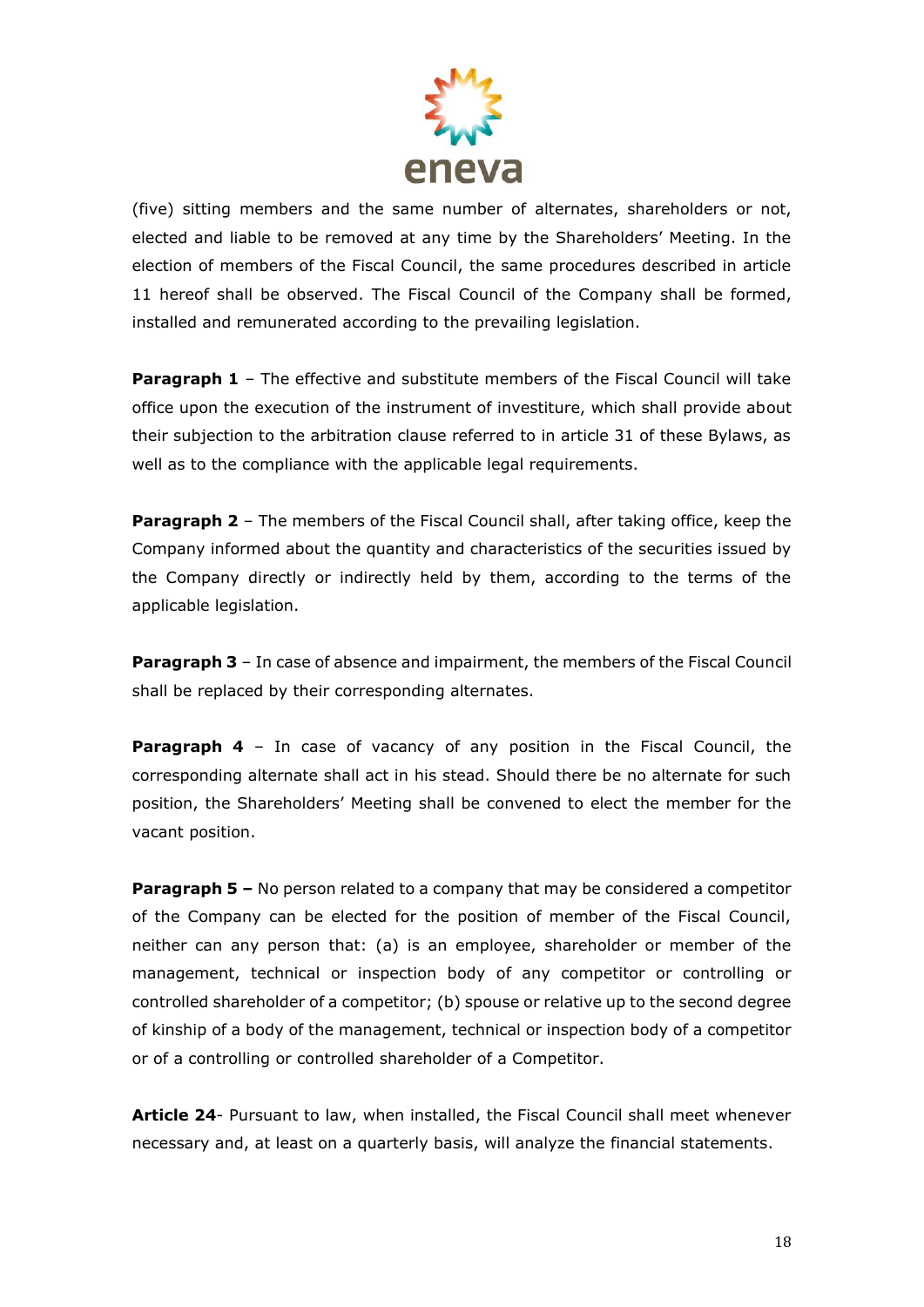

**Paragraph 1** - Regardless of any formalities, any regular meeting to which all members of the Fiscal Council are present will be considered duly convened.

**Paragraph 2** - The Fiscal Council makes valid resolutions upon the absolute majority of its votes cast by the majority of its members.

**Paragraph 3** - All resolutions of the Fiscal Council shall be reflected in the minutes in the corresponding book of Minutes and Opinions of the Fiscal Council and executed by the Fiscal Council members present.

#### **CHAPTER VI**

### **FISCAL YEAR, FINANCIAL STATEMENTS AND PROFIT ALLOCATION**

**Article 25** - The fiscal year shall start on January 1st and finish on December 31st and, as regards the financial statements, will observe the provisions in the Law and the applicable regulations.

**Paragraph 1** - Upon a resolution of the Board of Directors, the Company may (i) draw its balance sheets on a semiannual, quarterly or shorter basis, and declared evidence or interest over equity capital to the account of profits assessed in such balance sheets; or (ii) declare interim dividends or interest over equity capital, to the accrued profit or profit reserve accounts existing in the latest annual balance sheet.

**Paragraph 2** - The interim dividends distributed and the interest over equity capital may be attributed to the mandatory dividend provided for in Article 26 below.

**Paragraph 3** - The Company shall hold a public presentation disclosing the information regarding the quarterly financial results and financial statements, in the term and conditions determined by the Novo Mercado Regulation.

**Article 26** - The accrued losses, if any, shall be deduced from the results of the financial year before any distributions, as well as the provision for income tax and social contribution on profits.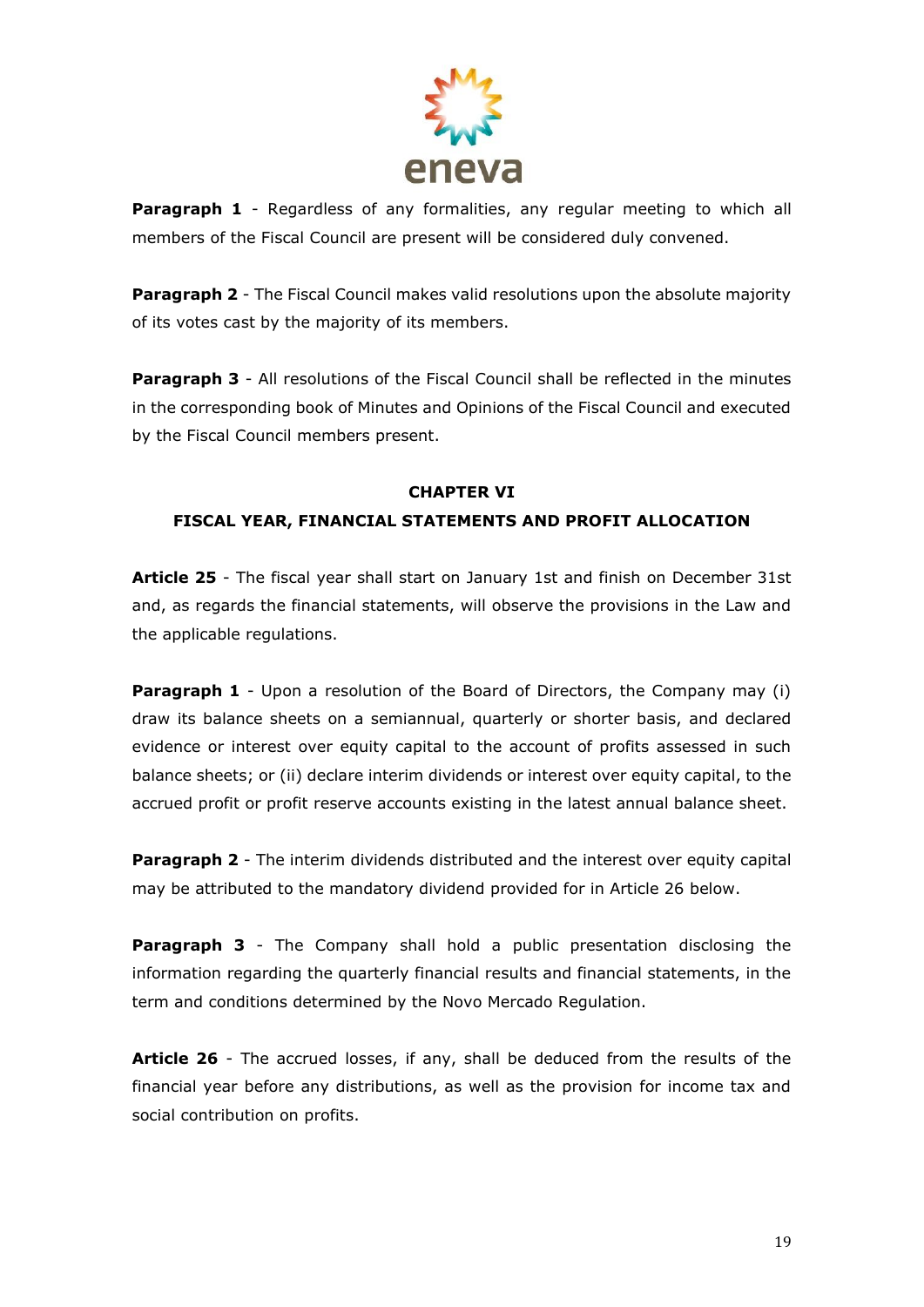

**Paragraph 1** - The Shareholders' Meeting may distribute to the Managers a participation in the profits corresponding to up to 1/10 of the profits of the financial year or the annual remuneration of the management, whichever is less, such distribution to be made with the remaining balance. The distribution of the mandatory dividends to the shareholders as provided for in paragraph 3 of this Article is a requirement for the payment of such participation.

**Paragraph 2** - The net profit of the financial year shall be distributed as follows:

a) Five per cent (5%) shall, before any other allocation, be used to form the legal reserve, which shall not exceed twenty per cent (20%) of the capital stock. The allocation of part of the net profits of the fiscal year to the legal reserve shall not be mandatory in any fiscal year in which the balance of the legal reserve plus the amount of the capital reserves addressed in Paragraph 1 of Article 182 of Law 6404/76 exceeds thirty per cent (30%) of the capital stock;

b) As suggested by the Board of Directors to the Shareholders Meeting, 16 part of the net profits may be allocated to the formation of a contingency reserve and a reversal of the same reserves formed in previous financial years, pursuant to the terms of Article 195 of Law 6404/76;

c) Part of the net profits shall be allocated to the payment of the mandatory minimum annual dividend payable to the shareholders, as provided for in Paragraph 4 of this Article;

d) In any financial year in which the amount of the mandatory dividend calculated pursuant to the terms of paragraph 4 of this article, exceeds the realized portion of the profits of the financially year the Shareholders' Meeting may, as suggested by the Board of Directors, allocate the surplus to the formation of a realizable profit reserve, with due regard for the provisions of Article 197 of Law 6404/76;

e) As suggested by the Board of Directors to the Shareholders Meeting, part of the net profits may be retained based on a previously approved budget pursuant to the terms of Article 196 of Law 6404/76;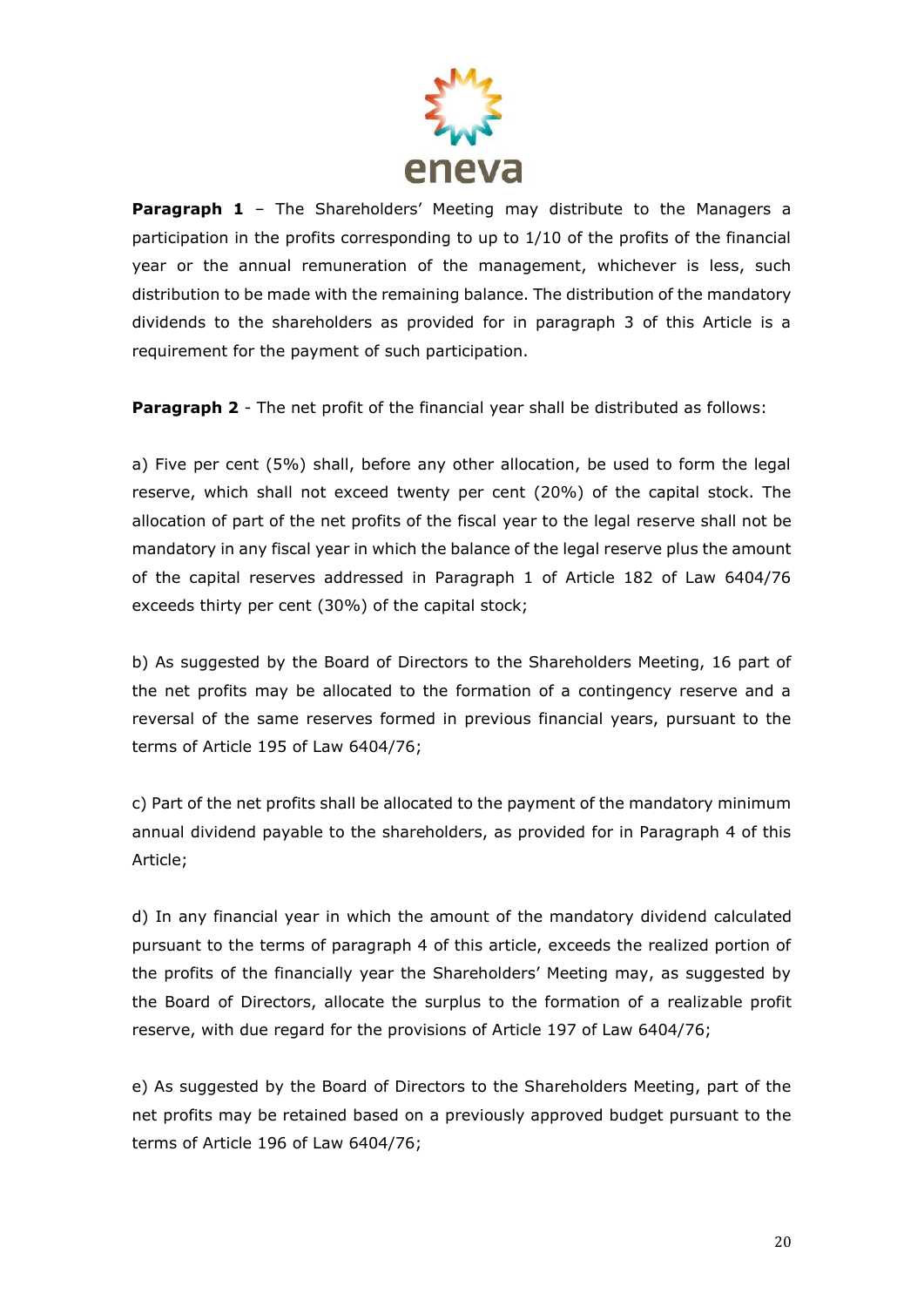

f) The Company shall keep a statutory profit reserve denominated "Investment Reserve", the purpose of which will be to finance the expansion of the activities of the Company and/or of any companies controlled and associated to it, including by means of the subscription of capital increases or creation of new undertakings, which will be constituted of up to one hundred per cent (100%) of the remainder of the net profit after the legal and statutory deductions and the balance of which, plus the balance of the other profit reserves, except for the realizable profit reserves, tax incentives, and the contingency reserves, may not exceed one hundred per cent (100%) of the Company's capital stock; and

g) The balance to be allocated as stipulated by the Shareholders' Meeting, with due regard for the legal provisions

**Paragraph 3** – The shareholders are entitled to an annual mandatory dividend at least equal to twenty-five per cent (25%) of the net profit of the financial year, plus the following amounts: (i) the amount intended to form the legal reserve; and (ii) the amount intended to form the contingency reserve and reversal of the same reserves formed in previous financial years.

**Paragraph 4** - Pursuant to law, the payment of the mandatory dividend may be limited to amount of the realized net profit.

**Article 27** - As suggested by the Executive Committee and upon the approval of 17 the Board of Directors, the Company may pay or credit interest on behalf of the shareholders, by way of remuneration of their equity capital, with due regard for the applicable legislation. Any amounts possibly disbursed on this account maybe attributed to the amount of the mandatory dividend provided for in these Bylaws.

**Sole Paragraph** - Should such interest be credited to the shareholders throughout the financial year and the amount of the mandatory dividend be attributed to such shareholders, the shareholders will be ensured the right to receive any possible remaining balance. Should the value of the dividends be smaller than the amount credited to them, the Company may not collect the surplus from the shareholders.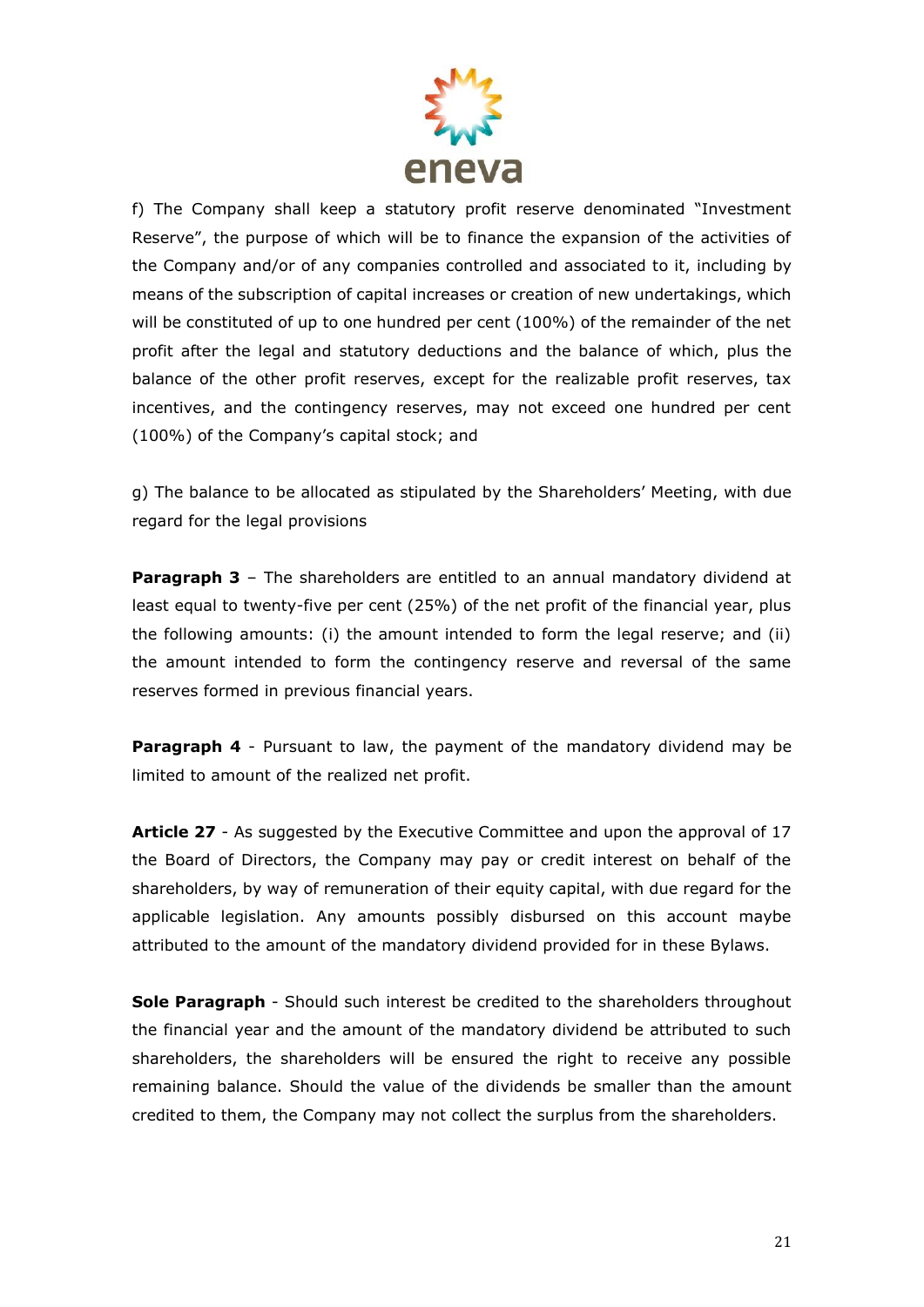

**Article 28** - The Shareholders' Meeting may resolve on the capitalization of profits or capital reserves, including the ones instituted in interim balance sheets, with due regard for the applicable legislation.

**Article 29** - Dividends not received or claimed shall be forfeit 3 (three) years from the date on which they were made available to the shareholder, and shall revert to the company.

### **CHAPTER VII TRANSFER OF CONTROL**

**Article 30** – The direct or indirect transfer of control of the Company, either by means of a single operation, as by means of successive operations, shall be contracted under condition that the control acquirer is obligated to conduct a public offer for acquisition of the shares issued by the Company held by the other shareholders, observing the conditions and time limits laid down in current legislation and regulation and in the Novo Mercado Regulation, in order to assure equal treatment to that given to the selling shareholder.

# **CHAPTER VIII ARBITRATION**

**Article 31** – The Company, its shareholders, Management and members of the Fiscal Council members, effective and substitute, if applicable, undertake to resolve, through arbitration, before the Market Arbitration Chamber, according to the its regulation, the disagreements that may arise between them, concerning or arising from, their position as issuer, shareholder, Management, and members of the Fiscal Council, particularly arising from the provisions of the Law 6385/1976, and Law 6404/76, in the Bylaws of the Company, the standards issued by the National Monetary Council, by the Central Bank of Brazil and by the CVM, as well as other standards applicable to the functioning of the capital markets in general, in addition to those listed in the Novo Mercado Regulation and other B3 regulation.